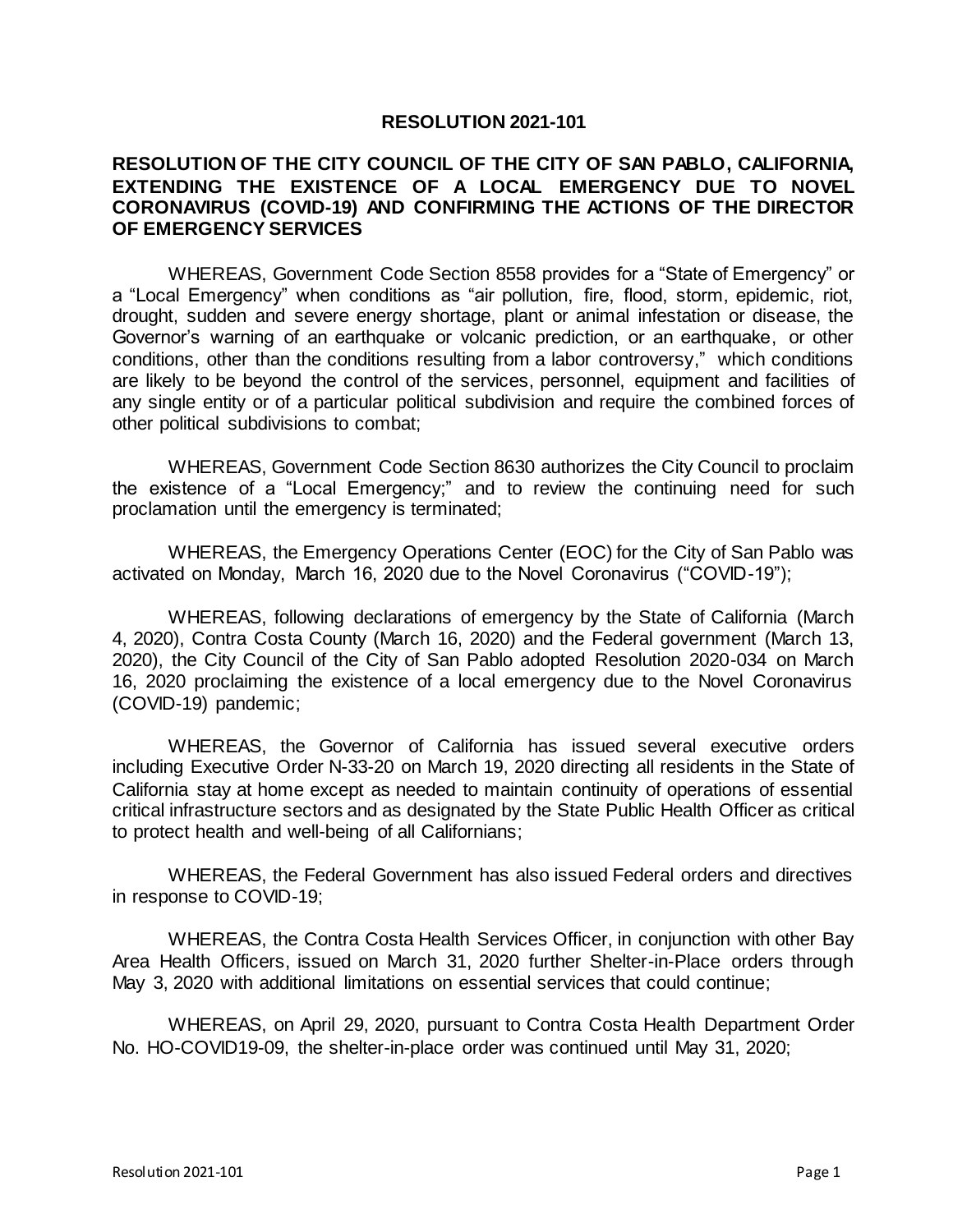WHEREAS, these governmental actions were taken to "flatten the curve" of the infection rate to avoid overwhelming limited medical resources, especially given the particular challenge with of a high infection rate for asymptomatic individuals; thus, creating "superspreader" events when people are in close proximity;

WHEREAS, on May 18, 2020, pursuant to Contra Costa Health Department Order No. HO-COVID19-14, the shelter-in-place order was continued although allowing some businesses to reopen under certain conditions;

WHEREAS, the Bay Area shelter-in-place order was then extended through May 31, 2020 with the current Contra Costa County Health Department Order dated June 5, 2020 extending the shelter-in-place orders, but with increasing allowance for certain businesses and other activities to occur following certain conditions, recognizing the goals of the Governor's announcement on May 4, 2020 of a "Roadmap for Recovery";

WHEREAS, on July 5, 2020, Contra Costa Health Services Officer issued Order HO-COVID19-22 generally requiring members of the public and workers to wear face coverings when less than 6 feet away from any person who is not a member of the individual's household and when inside or on the grounds of any business;

WHEREAS, on July 11, 2020, the Contra Costa Health Services Officer issued HO-COVID19-24 increasing restrictions on high risk activities and businesses due to increasing community transmissions of COVID-19, hospitalizations, illness and positivity rate;

WHEREAS, on July 13, 2020, the California Department of Public Health provided guidance on closure of various sectors because COVID-19 transmission rates continue to rise throughout the State;

WHEREAS, on August 5, 2020, the Contra Costa Health Services issued an updated Mass Isolation Order and on August 26, 2020 issued a revised social distancing order to allow certain business sectors to begin outdoor operations in light of steadying hospitalization and COVID-19 positivity rates in Contra Costa County; and

WHEREAS, on August 28, 2020, the State issued a new Public Health Order dated August 28, 2020 effective August 31, 2020, which created a new tier system of Counties with guidance for business re-openings known as "California's Plan for Reducing COVID-19 and Adjusting Permitted Sector Activities to Keep Californians Healthy and Safe;"

WHEREAS, on September 4, 2020, the County Public Health Department recognized some stabilization in the rate of COVID-19 cases and hospitalization and issued Health Order HO-COVID19-27 to reiterate social distancing, limitations on gatherings and mask requirements, but also to ease restrictions on some gatherings of children, to allow mining and logging operations and to clarify vehicle gatherings;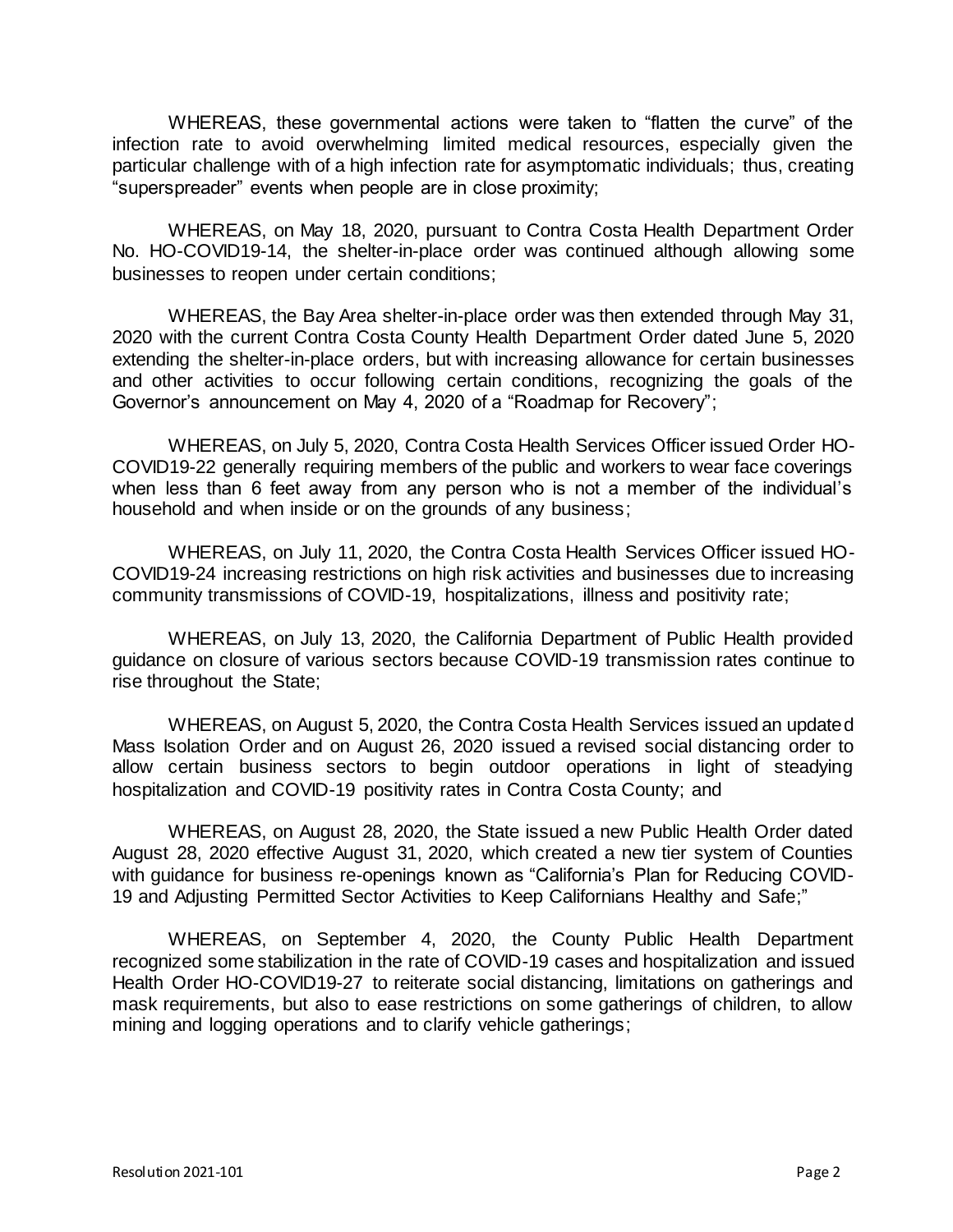WHEREAS, on September 14, 2020, the County Public Health Department issued Health Order HO-COVID19-28 to align with state guidelines for personal care services, cardrooms, racetracks and professional sports without live audiences;

WHEREAS, on September 16, 2020, the County Public Health Department issued Health Order HO-COVID19-29 to align with CDC guidelines on quarantining if exposed to someone with COVID-19, including exceptions for health care workers, first responders, and critical infrastructure workers to continue working if certain conditions are met, with such guidance superseded on October 8, 2020, when the County Public Health Department issued Health Order HO-COVID19-32 to update its Mass Quarantine Order to comply with the State of California Public Health Officer's guidance on who is considered a close contact or not;

WHEREAS, on September 29, 2020, the Contra Costa Health Department announced that Contra Costa County had moved into the less restrictive red tier ("substantial" spread of COVID-19) of the State's [four-tiered, color-coded reopening](https://covid19.ca.gov/safer-economy/)  [system;](https://covid19.ca.gov/safer-economy/)

WHEREAS, on October 6, 2020, the State's [Blueprint for a Safer Economy](https://www.cdph.ca.gov/Programs/CID/DCDC/Pages/COVID-19/COVID19CountyMonitoringOverview.aspx) included a "health equity metric" that will also be used to determine a county's tier to ensure California reopens its economy safely by reducing disease transmission in all communities, particularly given higher COVID rates among communities of color;

WHEREAS, as of October 27, 2020, Contra Costa County moved into the orange tier with moderate infections at 4.1 cases per day per 100,000 and 1.9% positive tests; however, the positivity rate in those in the lowest health equity quartile is 3.9%;

WHEREAS, on November 16, 2020, in light of increasing COVID infection and hospitalization rates throughout the United States, including California, twenty-eight counties were moved back into the purple/widespread infection tier 1, including Contra Costa County;

WHEREAS, on December 3, 2020, the California Department of Public Health issued a Regional Stay at Home Order based on the increasing rate of COVID-19 cases, hospitalizations and positivity rates across California;

WHEREAS, the Bay Area Region, including Contra Costa County, implemented the State's Stay at Home Order from December 6, 2020 until January 25, 2021, with the County reverting to the purple-tier of widespread infection;

WHEREAS, on March 15, 2020, the County moved into the red-tier allowing more openings of businesses and schools;

WHEREAS, on April 7, 2021, the County moved into the orange tier (moderate risk of infection) given decreasing cases and hospitalizations and increasing vaccination rates,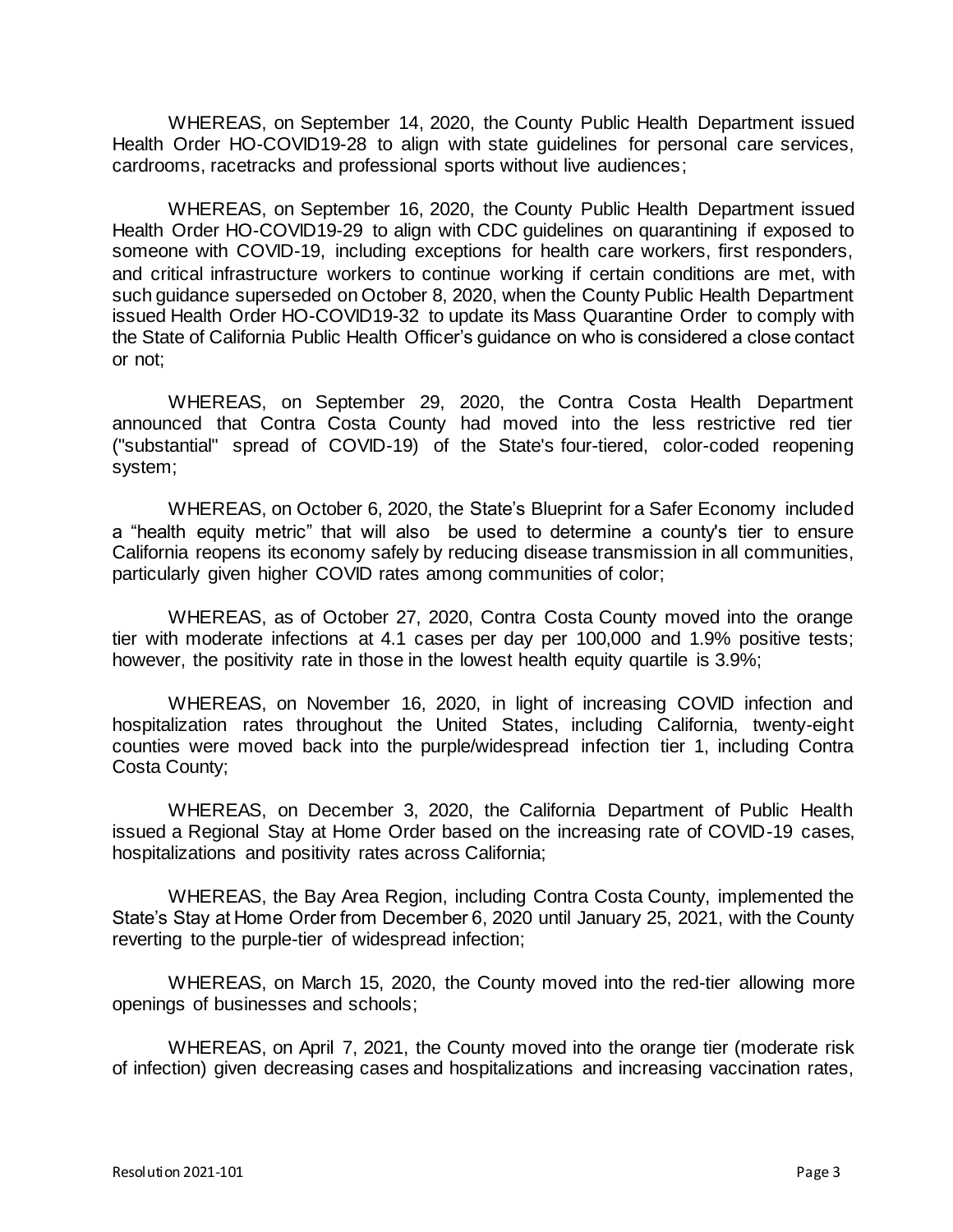allowing additional business and community sectors to open and subsequently aligned with the State's guidelines on the wearing of masks;

WHEREAS, Contra Costa County notified the City on May 5, 2021 that the testing facility at Davis Park would now be run by a State contractor, Logistics Health Incorporated/Optum, and that the County would cover Logistics Health under its insurance and the parties extended the MOU for this use to September 30, 2021 pursuant to a Second Amendment to the Agreement with the County;

WHEREAS, on May 5, 2021, Contra Costa County aligned with the State on relaxing mask requirements, but continued to support some masking requirements through June 15, 2021;

WHEREAS, on June 11, 2021, the State Public Health Officer issued a new Order indicating that on June 15, 2021, the State will move "Beyond the Blueprint for a Safer Economy" and eliminate the color-coded tier system for counties, along with further mask guidance with CalOSHA developing new workplace COVID-19 regulations;

WHEREAS, on July 16, 2021, due to increasing case and hospitalization rates, the Contra Costa Health Officer along with other Bay Area Health Officers recommends that everyone consider wearing face coverings whenever they enter indoor public spaces, regardless of their vaccination status;

WHEREAS turning to City actions, on April 6, 2020, pursuant to Resolution 2020- 042, the City Council extended the declaration of a local emergency and confirmed the actions taken by the Director of Emergency Services including but not limited to:

- 1. Emergency Services Order No. 1 issued March 23, 2020, which addressed operational issues during the emergency including a Modified City Operations Plan dated March 19, 2020; and
- 2. Revised Modified City Operations Plan dated April 1, 2020, declaring certain City projects as "Essential Governmental Functions/Public Works Projects" and further limiting activities;

WHEREAS, on April 20, 2020, pursuant to Resolution 2020-051, the City Council extended the declaration of a local emergency and confirmed the actions taken by the Director of Emergency Services including but not limited to:

1. Revised Modified City Operations Plan dated April 8, 2020 further limiting access to City Administrative Offices and essential services occurring at City facilities; and continuing to cancel all City-sponsored community events and gatherings per the Governor's State-wide Executive Orders No. N-25-20 (03/12/20) and No. N-33-20 (03/19/20) and Contra Costa County Health Department Order No. #HO-COVID-19-03 (03/31/2020);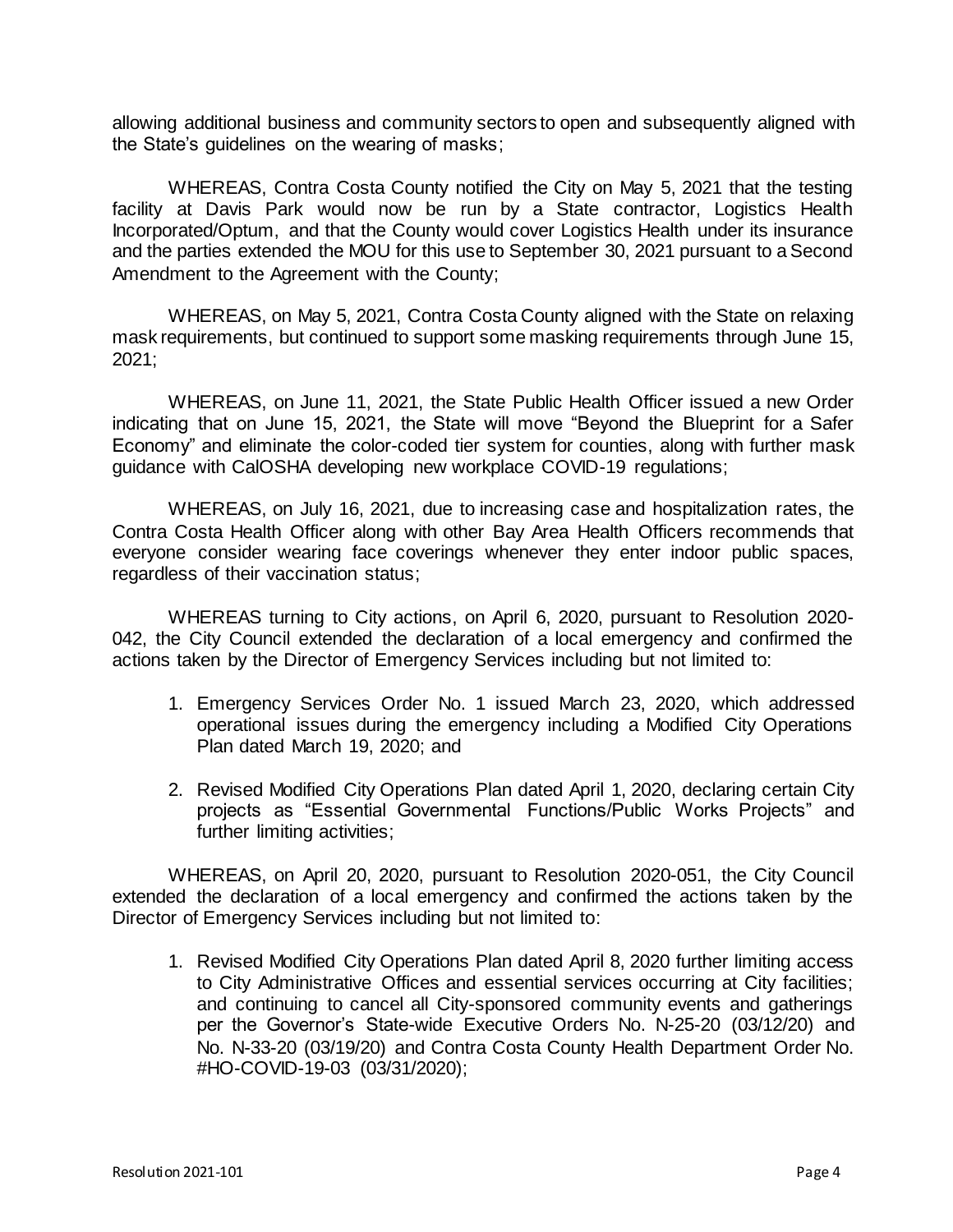- 2. City of San Pablo Administrative Policy Coronavirus (COVID-19): Families First Coronavirus Response Act (FFCRA) and Emergency Family and Medical Leave Expansion Act (EFMLE) dated April 1, 2020;
- 3. City of San Pablo Administrative Policy Limited Duration Telework Policy dated April 1, 2020;

WHEREAS, on May 4, 2020, pursuant to Resolution 2020-055, the City Council extended the declaration of a local emergency and confirmed the actions taken by the Director of Emergency Services including but not limited to:

- 1. Revised Modified City Operations Plan dated April 20, 2020 regarding face coverings in response to Contra Costa County Health Department Order No. #HO-COVID-19-08 (04/17/2020);
- 2. Revised Modified City Operations Plan dated April 30, 2020 in response to Contra Costa County Health Department Order No. #HO-COVID-19-09 (04/29/2020) extending the shelter-in-place order to May 31, 2020 but allowing some businesses and activities to resume; and
- 3. City Essential Business/Project Updates dated May 4, 2020;

WHEREAS, on May 18, 2020, pursuant to Resolution 2020-060, the City Council extended the declaration of a local emergency and confirmed the actions taken by the Director of Emergency Services including but not limited to:

1. Memorandum dated May 7, 2020 to implement COVID-19 Informational Hotline for San Pablo residents;

WHEREAS, on June 1, 2020, pursuant to Resolution 2020-068, the City Council extended the declaration of a local emergency and confirmed the actions taken by the Director of Emergency Services including but not limited to:

1. Letter dated May 22, 2020 to the Contra Costa County Health Services Department re: Casino San Pablo Notification to Re-Open and discussion with Contra Costa County Health Officials;

WHEREAS, on June 15, 2020, pursuant to Resolution 2020-077, the City Council extended the declaration of a local emergency and confirmed the actions taken by the Director of Emergency Services including but not limited to:

1. Memos from the City Manager and Assistant City Manager: "Expectations of Employees Returning to Work" dated June 3, 2020; "Protocols for Social Distancing -- COVID-19 Response Plan" dated June 3, 2020; "COVID-19 Health Screenings" dated June 3, 2020; and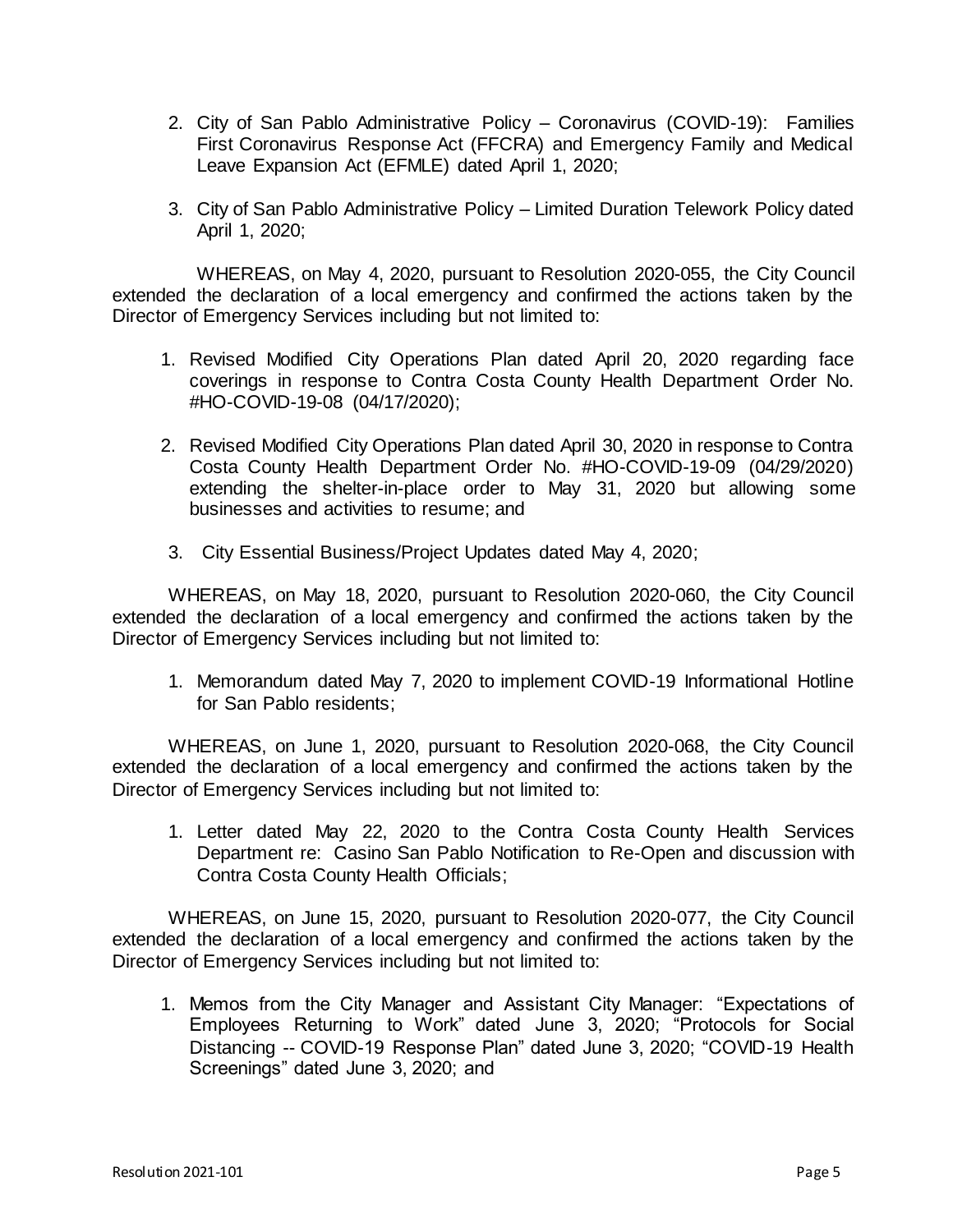2. Revised Modified City Operations Plan dated June 4, 2020

WHEREAS, on July 6, 2020, pursuant to Resolution 2020-086, the City Council extended the declaration of a local emergency and confirmed the actions taken by the Director of Emergency Services; and

WHEREAS, on July 20, 2020, pursuant to Resolution 2020-094, the City Council extended the declaration of a local emergency and confirmed the actions taken by the Director of Emergency Services including but not limited to:

1. COVID-19 Health Screening and Protocols for candidates and those involved with ballot measures who need to come to City Hall.

WHEREAS, the City has also established a City hotline for assistance with COVID-19 resources and questions; and

WHEREAS, on August 3, 2020, pursuant to Resolution 2020-105, the City Council extended the declaration of a local emergency and confirmed the actions taken by the Director of Emergency Services including but not limited to:

1. City Council Meeting Protocols at City Hall during COVID-19 Emergency;

WHEREAS, On September 8, 2020, pursuant to Resolution 2020-115, the City Council extended the declaration of a local emergency and confirmed the actions taken by the Director of Emergency Services including but not limited to:

1. "COVID-19 Hot Zone and Employee Reporting in the Workplace" dated August 6, 2020

WHEREAS, on September 8, 2020 per Resolution 2020-112, the City Council confirmed an agreement with Contra Costa County to provide financial support for the COVID-19 Youth/Young Adult Ambassadors to be trained about COVID-19 and then to prepare and post messages about COVID-19 on social media;

WHEREAS, on September 8, 2020 per Resolution 2020-116, the City Council amended the City Council Priority Workplan to explore the feasibility of a financial assistance grant or loan program for local San Pablo businesses affected by the COVID-19 pandemic in collaboration with the San Pablo EDC (San Pablo Economic Development Corporation);

WHEREAS, on September 21 2020, pursuant to Resolution 2020-123, the City Council extended the declaration of a local emergency and confirmed the actions taken by the Director of Emergency Services; and

WHEREAS, on September 21, 2020, the City Council also adopted Ordinance 2020- 010 repealing Ordinance 2020-006, which suspended automatic approval deadlines during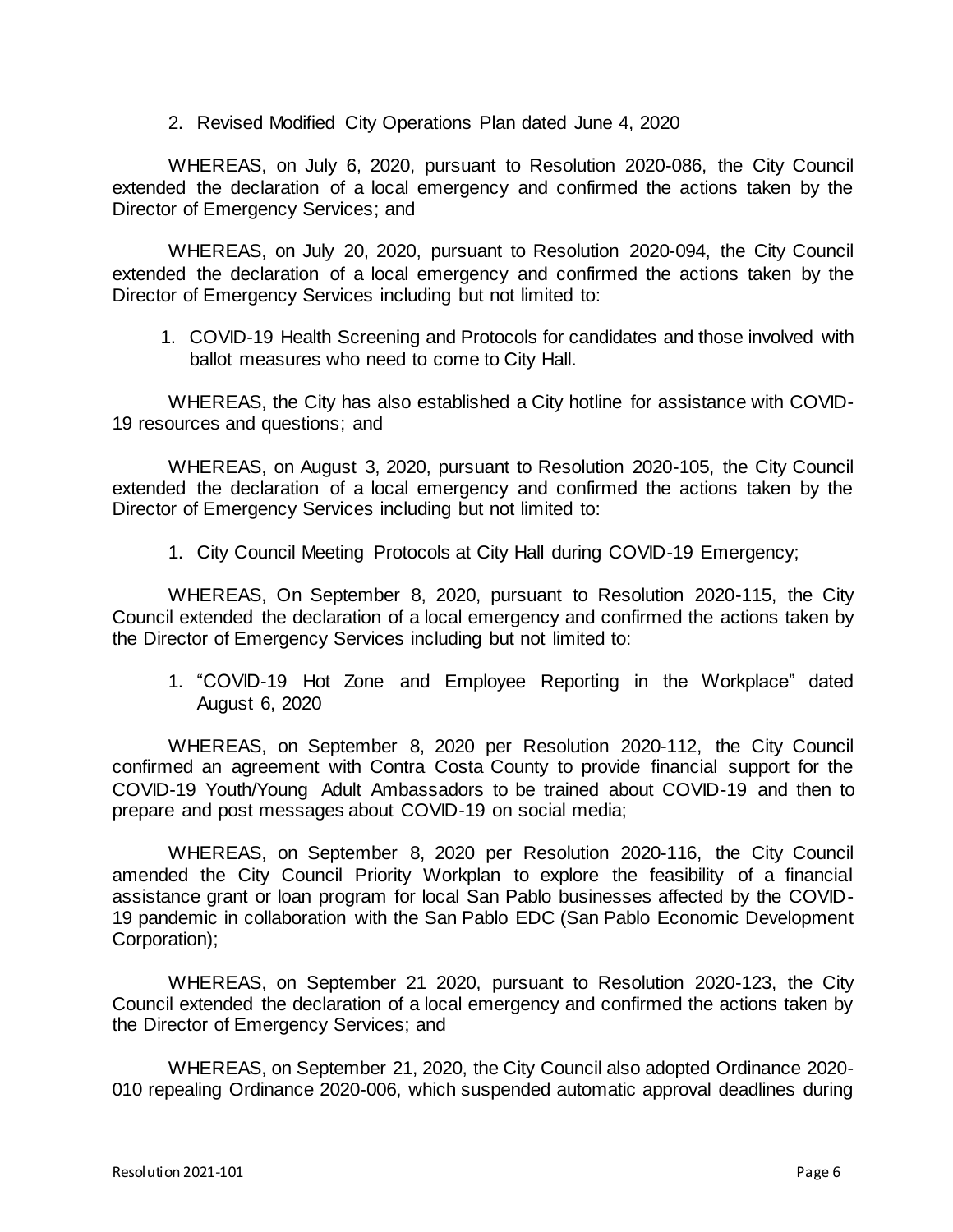the COVID-19 emergency. The City Council also approved Resolution 2020-124 extending the Housing Assistance Grant Program and Resolution 2020-125 creating an Ad Hoc City Council Committee to address COVID-19 issues;

WHEREAS, on October 5, 2020, pursuant to Resolution 2020-127, the City Council extended the declaration of a local emergency and confirmed the actions taken by the Director of Emergency Services; and

WHEREAS, on October 21, 2020, pursuant to Resolution 2020-131, the City Council extended the declaration of a local emergency and confirmed the actions taken by the Director of Emergency Services; and

WHEREAS, on November 2, 2020, pursuant to Resolution 2020-136, the City Council extended the declaration of a local emergency and confirmed the actions taken by the Director of Emergency Service since the last meeting, including but not limited to:

1. Coronavirus COVID-19 Update and Revised City Modified Operations Plan (Version #9 dated October 28, 2020)

WHEREAS, on November 2, 2020, pursuant to Resolution 2020-135, the City Council also authorized a one-time event sponsorship of \$3,000 for the Free COVID-19 Testing Event available to the public scheduled for Saturday, November 7, 2020; and

WHEREAS, on November 16, 2020, pursuant to Resolution 2020-139, the City Council extended the declaration of a local emergency and confirmed the actions taken by the Director of Emergency Service since the last meeting; and

WHEREAS, on November 16, 2020, pursuant to Resolution 2020-143, the City Council also approved a memorandum of agreement with Contra Costa Health Services to create of COVID-19 testing site at the Davis Park Multi-purpose room; and

WHEREAS, on December 7, 2020, pursuant to Resolution 2020-154, the City Council extended the declaration of a local emergency and confirmed the actions taken by the Director of Emergency Services since the last meeting; and

WHEREAS, on December 21, 2020, pursuant to Resolution 2020-159, the City Council extended the declaration of a local emergency and confirmed the actions taken by the Director of Emergency Services since the last meeting; and

WHEREAS, on January 19, 2021, pursuant to Resolution 2021-02, the City Council extended the declaration of a local emergency and confirmed the actions taken by the Director of Emergency Services since the last meeting;

WHEREAS, on February 2, 2021, pursuant to Resolution 2021-10, the City Council extended the declaration of a local emergency and confirmed the actions taken by the Director of Emergency Services since the last meeting;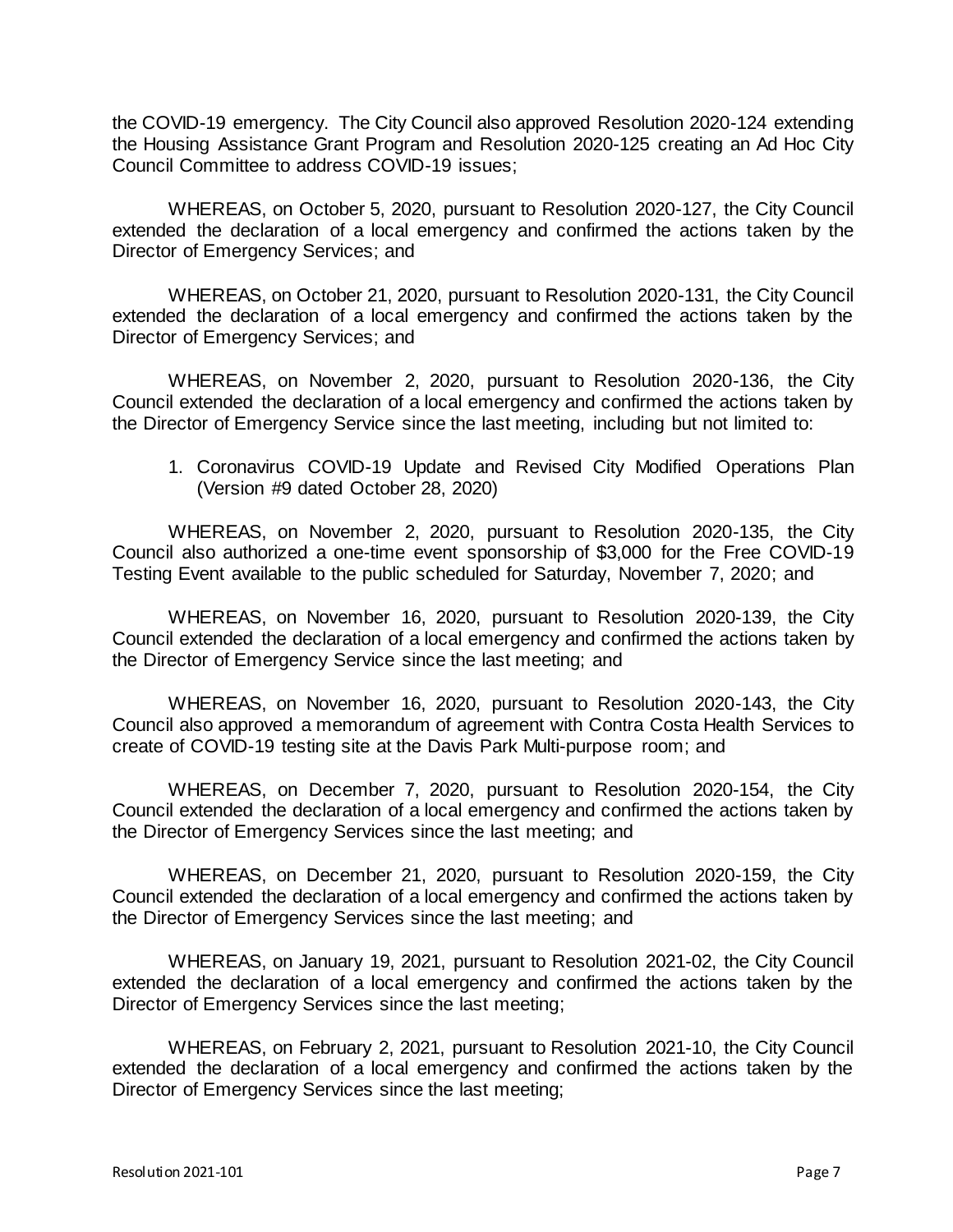WHEREAS, on February 16, 2021, pursuant to Resolution 2021-14, the City Council extended the declaration of a local emergency and confirmed the actions taken by the Director of Emergency Services since the last meeting including but not limited to:

1. City's Revised Modified Operations Plan dated February 4, 2021 to implement stricter mask wearing requirement at City facilities;

WHEREAS, on March 1, 2021, pursuant to Resolution 2021-19, the City Council extended the declaration of a local emergency and confirmed the actions taken by the Director of Emergency Services since the last meeting;

WHEREAS, on March 1, 2021, pursuant to Resolution 2021-20, the City Council also authorized a letter agreement with Contra Costa County to continue providing financial support of up to \$4,200 for San Pablo youths to continue participating in the COVID-19 Youth and Young Adult Ambassadors program;

WHEREAS, on March 15, 2021, pursuant to Resolution 2021-024, the City Council extended the declaration of a local emergency and confirmed the actions taken by the Director of Emergency Services since the last meeting, including but not limited to including but not limited to the promulgation of the Temporary Administrative Policy regarding COVID-19 Families First Coronavirus Response Act (FFCRA) – Temporary City Extended Leave;

WHEREAS, on March 15, 2021, pursuant to Resolution 2021-028, the City Council decided to cancel certain City-sponsored large-scale events for calendar year 2021 due to the COVID-19 pandemic;

WHEREAS, on April 5, 2021, pursuant to Resolution 2021-033, the City Council extended the declaration of a local emergency and confirmed the actions taken by the Director of Emergency Services since the last meeting;

WHEREAS, on April 5, 2021, pursuant to Resolution 2021-038, the City Council entered into an amended Memorandum of Agreement with the County to provide a framework for the County Public Health Department and City Manager to mutually agree to the use of additional City facilities for COVID-19 testing or vaccination sites;

WHEREAS, on April 5, 2021, pursuant to Resolution 2021-033, the City Council extended the declaration of a local emergency and confirmed the actions taken by the Director of Emergency Services since the last meeting;

WHEREAS, on April 19, 2021, pursuant to Resolution 2021-047, the City Council extended the declaration of a local emergency and confirmed the actions taken by the Director of Emergency Services since the last meeting;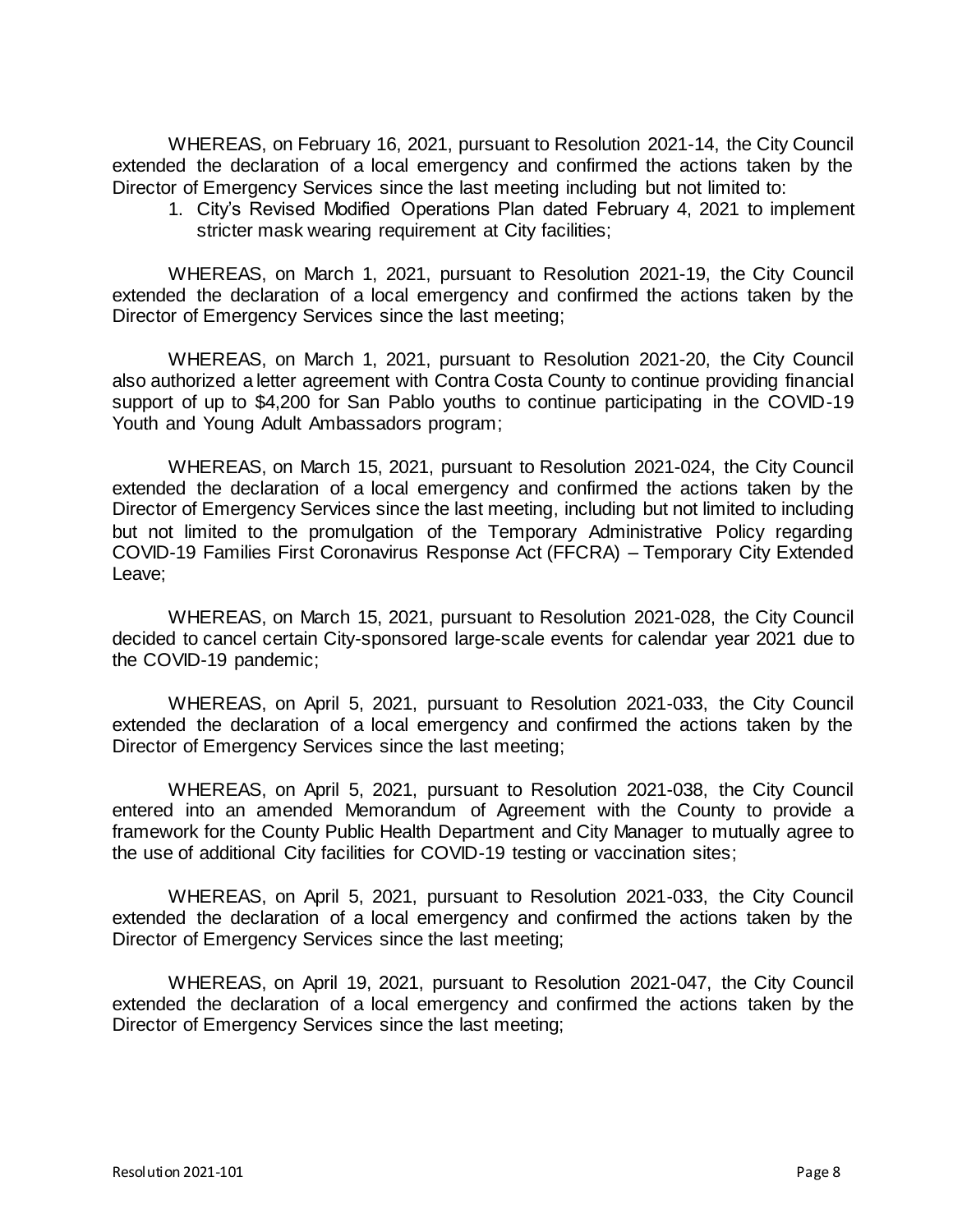WHEREAS, on May 3, 2021, pursuant to Resolution 2021-053, the City Council extended the declaration of a local emergency and confirmed the actions taken by the Director of Emergency Services since the last meeting;

WHEREAS on May 17, 2021, pursuant to Resolution 2021-057, the City Council extended the declaration of a local emergency and confirmed the actions taken by the Director of Emergency Services since the last meeting including but not limited to:

- 1. the COVID-19 Prevention Program required by CalOSHA; and
- 2. Logistic Health Incorporated as agent of the County running the Davis Park COVID-19 testing facility;

WHEREAS, on June 7, 2021, pursuant to Resolution 2021-066, the City Council extended the declaration of a local emergency and confirmed the actions taken by the Director of Emergency Services since the last meeting including but not limited to:

- 1. City Proposed Re-Opening Plan for Local Government Services v.11 issued May 13, 2021 by the City Manager/Director of Emergency Services; and
- 2. Revised COVID-19 Supplemental Sick Leave Policy dated May 17, 2021 as authorized by the federal American Rescue Plan Act and the State Senate Bill 95; and

WHEREAS, on June 21, 2021, pursuant to Resolution 2021-075, the City Council extended the declaration of a local emergency and confirmed the actions taken by the Director of Emergency Services since the last meeting;

WHEREAS, on July 6, 2021, pursuant to Resolution 2021-093, the City Council approved the implementation of the "Welcome Back Reopening Plan" dated July 1, 2021, which opened City parks and fields as of July 1, 2021 and amended the Preliminary Reopening phases to have Phase II of City employees working full-time in City facilities starting August 16, 2021;

WHEREAS, on July 19, 2021, pursuant to Resolution 2021-095, the City Council extended the declaration of a local emergency and confirmed the actions taken by the Director of Emergency Services since the last meeting including but not limited to:

- 1. Worksite-Specific COVID-19 Plan dated July 1, 2021
- 2. Second Amendment to the MOU with the County to extend COVID-19 testing at Davis Park to September 30, 2021;

WHEREAS, as set forth in the staff reports and presentations accompanying each Resolution extending the declaration of a local emergency and as reported in federal, state and county public health websites, the COVID-19 cases and deaths continue to rise with San Pablo continuing to be identified as a "hot spot" with a high per capita rate of confirmed COVID-19 cases in Contra Costa County; although, the vaccination rate is increasing; and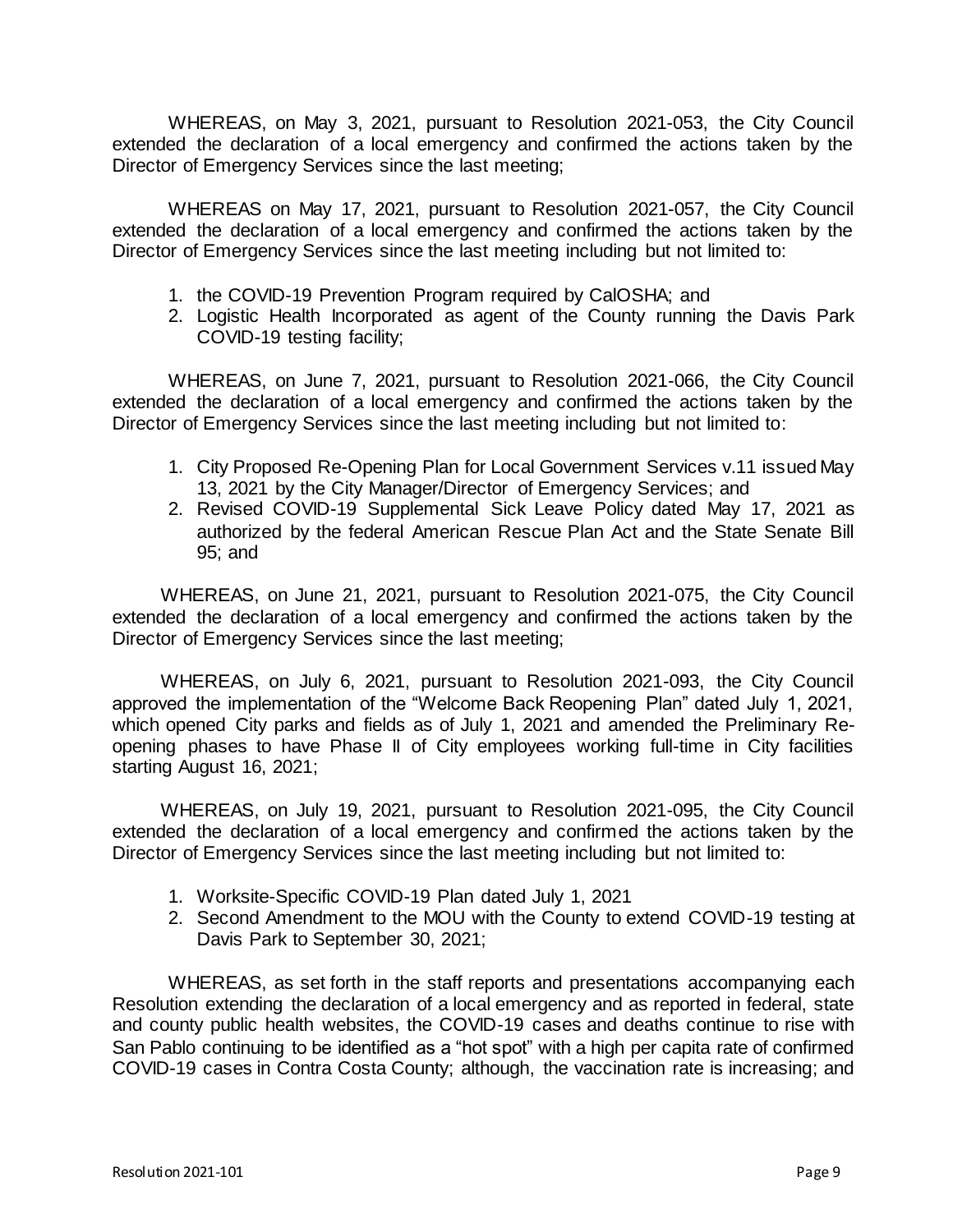WHEREAS, according to the East Bay Economic Development Alliance's (East Bay EDA) Business Recovery Survey Results published on May 19, 2020, 80% of East Bay businesses are "microbusinesses" employing fewer than 10 employees, which often have limited cash reserves and are not positioned to take on more debt to survive COVID19 and shelter-in-place orders; microbusinesses are more likely to be minority- or women-owned compared to larger businesses; nearly 40% of the survey respondents were temporarily closed because they were not considered "essential" and 42.3% of West Contra Costa County businesses temporarily closed;

WHEREAS, eleven out of fifteen surveyed West Contra Costa County businesses indicated staff reductions in the 75-100% range, with layoffs and revenue losses hitting lowwage workers the hardest with impacts in the following industries: food and beverage; retail and personal services; hospitality/leisure/entertainment;

WHEREAS, many San Pablo residents have experienced job loss or reduced hours due to COVID-19 and shelter-in-place orders;

WHEREAS, Contra Costa County overall saw an increase in unemployment from a March unemployment rate of 4.1 percent to an April unemployment rate of 14.5 percent, with nearly 3.7 million Californians filing for unemployment during the first six weeks of COVID-19 pandemic and the nation seeing the highest level of unemployment in 70 years;

WHEREAS, according to the East Bay EDA, there were 25,560 jobs lost in the East Bay during March and April, representing nearly 30% of job cuts in the nine-county Bay Area. However, the Urban Institute estimated 45,666 low-income jobs (annual earnings below \$40,000) lost just in Contra Costa County through May 8, 2020;

WHEREAS, it was reported in the LA Times on August 21, 2020 that California's unemployment rate is at 13.3% with 3 million on unemployment and 202,136 new claims in the week prior to the article. Contra Costa County's rate is 14.5% with 77,600 unemployed individuals;

WHEREAS, on December 14, 2020, the website for the State's Employment Development Department (EDD) showed that California's unemployment rate in September 2020 was 11.0% with 2,058,800 unemployed individuals, but that data was from September 12 before the current shut down. In February 2021, the unemployment rate in California was 8.5%;

WHEREAS, to address these economic impacts and the critical need that residents remain sheltered during the pandemic to decrease the transmission of COVID-19, on April 27, 2020, the City Council adopted Urgency Ordinance 2020-008 temporarily prohibiting evictions of residential and commercial real property tenants impacted by the COVID-19 pandemic and establishing a moratorium on rent increases. In addition, on May 4, 2020, pursuant to Resolution 2020-054, the City Council approved the guidelines for a grant program for residents financially impacted by COVID-19;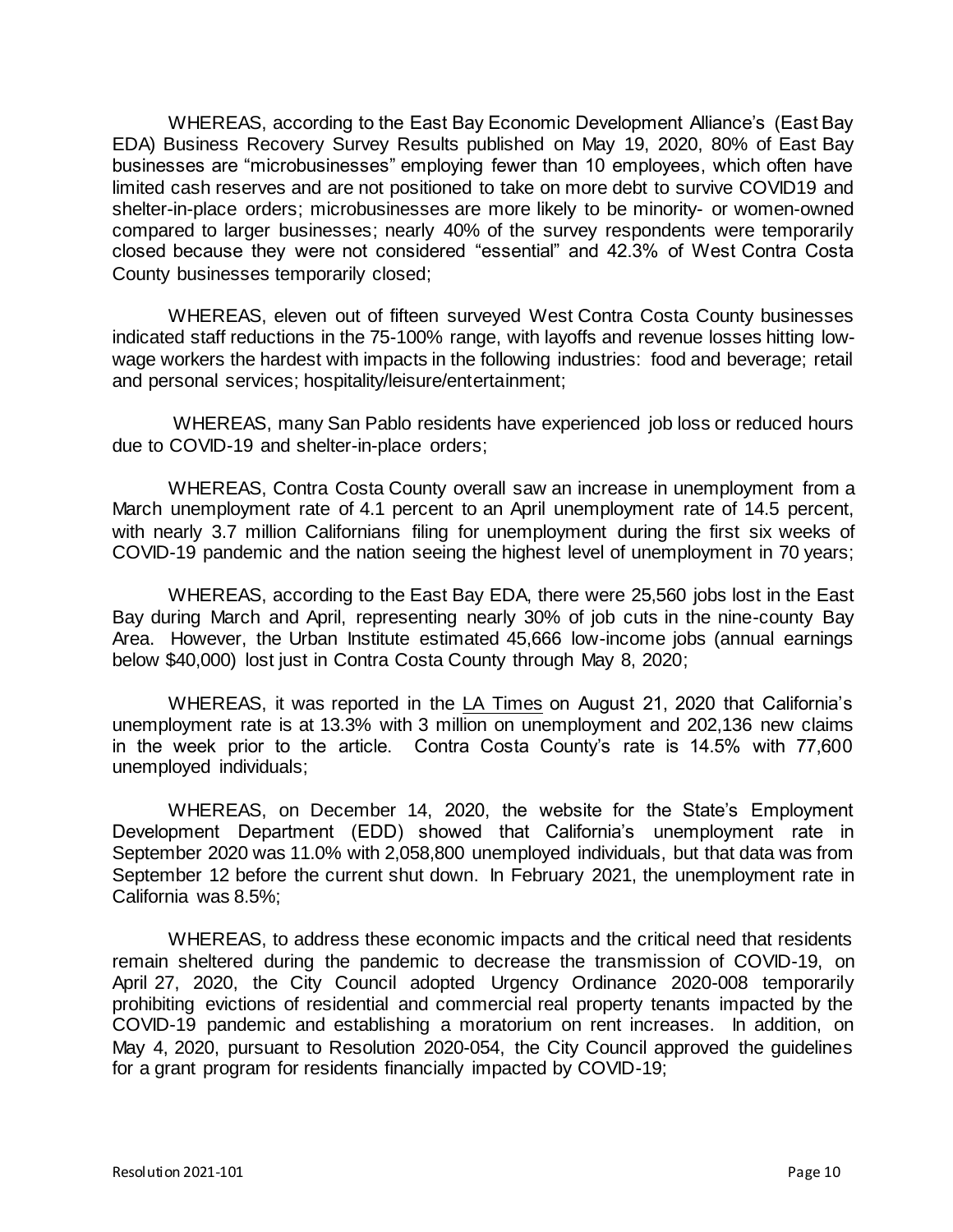WHEREAS, on June 29, 2020, the City Council increased the grant for COVID Housing Assistance Program for FY 2019/20 (Resolution 2020-081) and established a COVID Housing Assistance Program for FY 2020/21 (Resolution 2020-082), which was extended on January 19, 2021, pursuant to Resolution 2021-006 and further extended to June 30, 2021 pursuant to Resolution 2021-031;

WHEREAS, on June 7, 2021, pursuant to Resolution 2021-082, the City Council increased the grant amounts for 2020/21 to \$2,000 per eligible household. In addition, the City Council, pursuant to Resolution 2021-083, extended the Housing Assistance grant program at \$2,000 per eligible household to September 30, 2021 or until grant funds run out, whichever is sooner;

WHEREAS, on October 21, 2020, pursuant to Resolution 2020-133, the City Council established and approved program guidelines for the San Pablo "Back to Business" COVID-19 Relief Fund to offer forgivable loans to small businesses with the San Pablo Economic Development Corporation administering the program with funds that were reallocated from the City's Community Grant Foundation program;

WHEREAS, the City of San Pablo lost \$2.34 million in revenue for each month that Casino San Pablo was closed and continues to lose revenue with modified Casino operations due to public health restrictions, in addition to \$1.3 million every month from other City revenue sources, forcing a hiring freeze, suspension of all non-essential spending and layoff of part-time employees;

WHEREAS, the economic recovery from COVID-19 and its impacts are estimated to be in terms of years not months;

WHEREAS, in addition, during the past year, the nation experienced civil unrest in the wake of the death of George Floyd while detained by a Minneapolis police officer on May 25, 2020, which has led to peaceful protests, but also to some rioting and looting in neighboring communities in violation of shelter-in-place and social distancing orders that could further exacerbate the spread of COVID-19 and placing additional demands on public safety resources, which are already taxed by COVID-19 issues;

WHEREAS, the City Manager/Director of Emergency Services recommends that the City Council extend the declaration of a local emergency and confirm the actions taken by the Director of Emergency Services since the last City Council meeting;

WHEREAS, the City Council of the City of San Pablo hereby finds conditions of extreme peril to the health and safety of persons and property have continued within the City of San Pablo caused by COVID-19 including not only health impacts but economic impacts with many residents having jobs eliminated or hours reduced, as well as impacts to the City's own financial condition; these conditions are or are likely to be beyond the control of the services, personnel, equipment, and facilities of the City of San Pablo and require the combined forces of other political subdivisions to combat; and these conditions